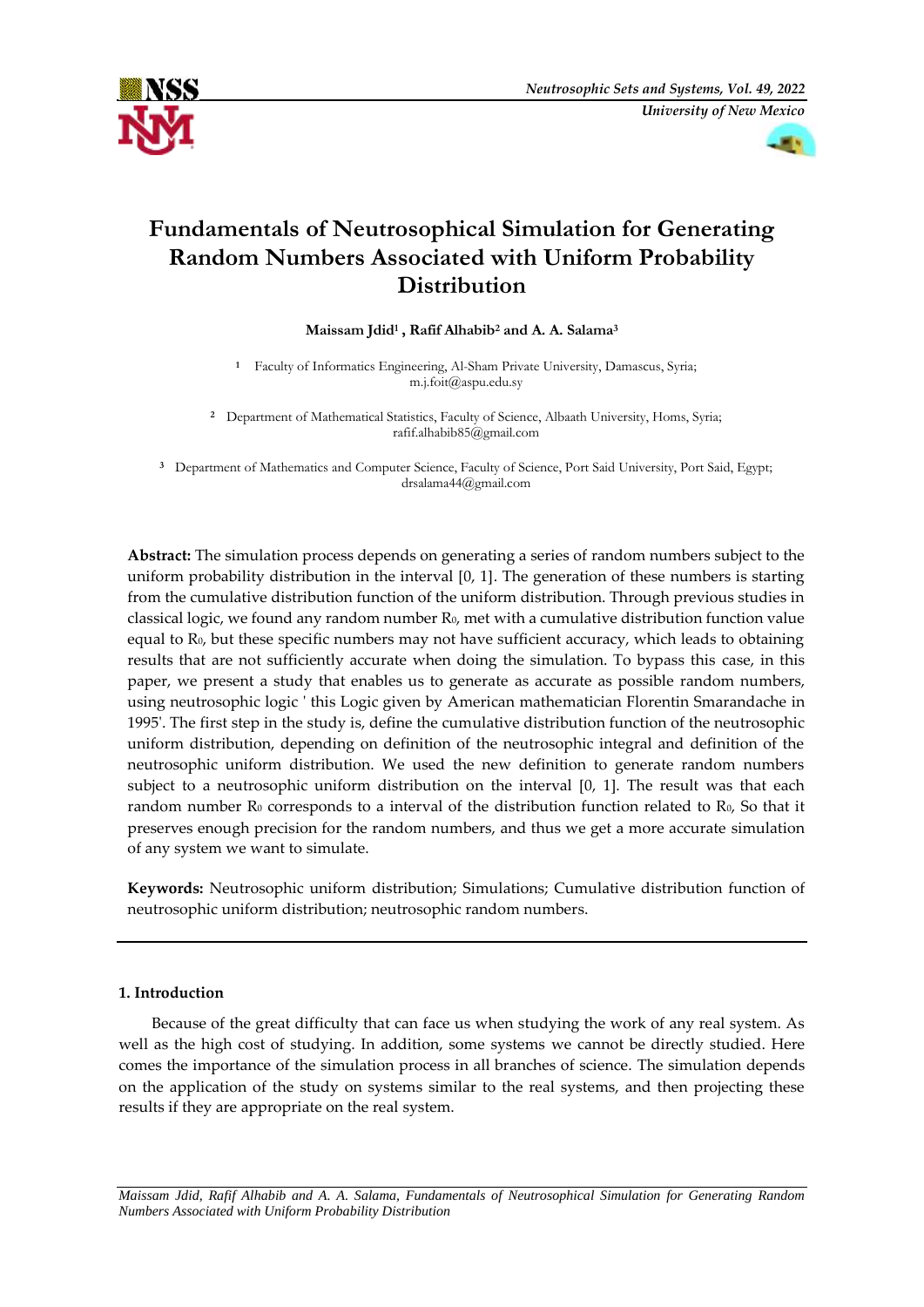The simulation based on generating a series of random numbers that are subject to a uniform probability distribution in the interval [0, 1]. Then converting these numbers into random variables subject to the probability distribution in which the system to be simulated operates, based on the cumulative distribution function of the probability distribution [9].

In front of the great revolution brought about by neutrosophic logic in all fields of science, after the American philosopher and mathematician Florentin Smarandache laid its foundations in 1995 [2,4,5,6,8 ], who put it forward as a generalization of fuzzy logic, especially Intuitionistic fuzzy logic [3], and an extension of the theory of fuzzy sets presented by Lotfi Zadeh 1965 [1] . By extension to that, A.A. Salama presented the neutrosophic classical set theory as a generalization of the classical set theory and developed, introduced and formulated new concepts in the fields of mathematics, statistics, computer science and classical information systems using the neutrosophic [7,15,16]. The neutrosophic is the logic that studies the origin, nature and field of indeterminacy, taking into account every idea with its opposite and with the spectrum of indeterminacy.

This logic has developed in recent years, and most of the known concepts in classical logic have been reformulated according to neutrosophic logic [10,12,13,17,19,20,21,22,23,24]. Among these concepts is the study and formulation of most of the known probability distributions in classical logic [18]. In this paper, we present a study of the cumulative distribution function of the neutrosophic uniform distribution on the interval [a, b]. Depending on what researchers have found in the field of neutrosophic [11,14], such as the definition of the neutrosophic uniform distribution on the interval [a, b] and the definition of the neutrosophic integration [25 ]. Especially in the case where the indeterminacy is related to the upper and lower bounds of the interval [a, b]. We used the results as a basis for generating random numbers subject to a neutrosophic uniform distribution on the interval [0, 1].

**The importance of this research** stems from the importance of simulation in all fields of science, especially when we need accuracy in the results during the simulation process for any system. This accuracy not provided by classical logic. The limits of this study include all scientific fields that may contain indefinite cases and need simulation to represent them, and aim to reach the most accurate possible results

#### **2. Experimental and Theoretical Part:**

 Based on the importance of simulation in all fields of science. Since the simulation depends primarily on generating a series of random numbers that are subject to a uniform distribution on the interval [0, 1]. It was necessary to keep pace with the neutrosophic revolution by presenting a study that generates neutrosophic random numbers that are subject to a neutrosophic uniform distribution on the interval [0, 1]. That is by finding mathematical relationships that describe the cumulative distribution function of the neutrosophic uniform distribution on the interval [a, b], especially when the indeterminacy relates to both ends of the interval. Where we studied the following three cases:

**The first case**: if the indeterminacy related to the lower limit of interval.

**The second case**: if the indeterminacy related to the upper limit of interval.

**The third case**: if the indeterminacy related to both the lower and upper limits of interval.

In addition, we arrived at mathematical formulas for the cumulative distribution function for each of the previous cases. We then used these formulas to generate random numbers that are subject to a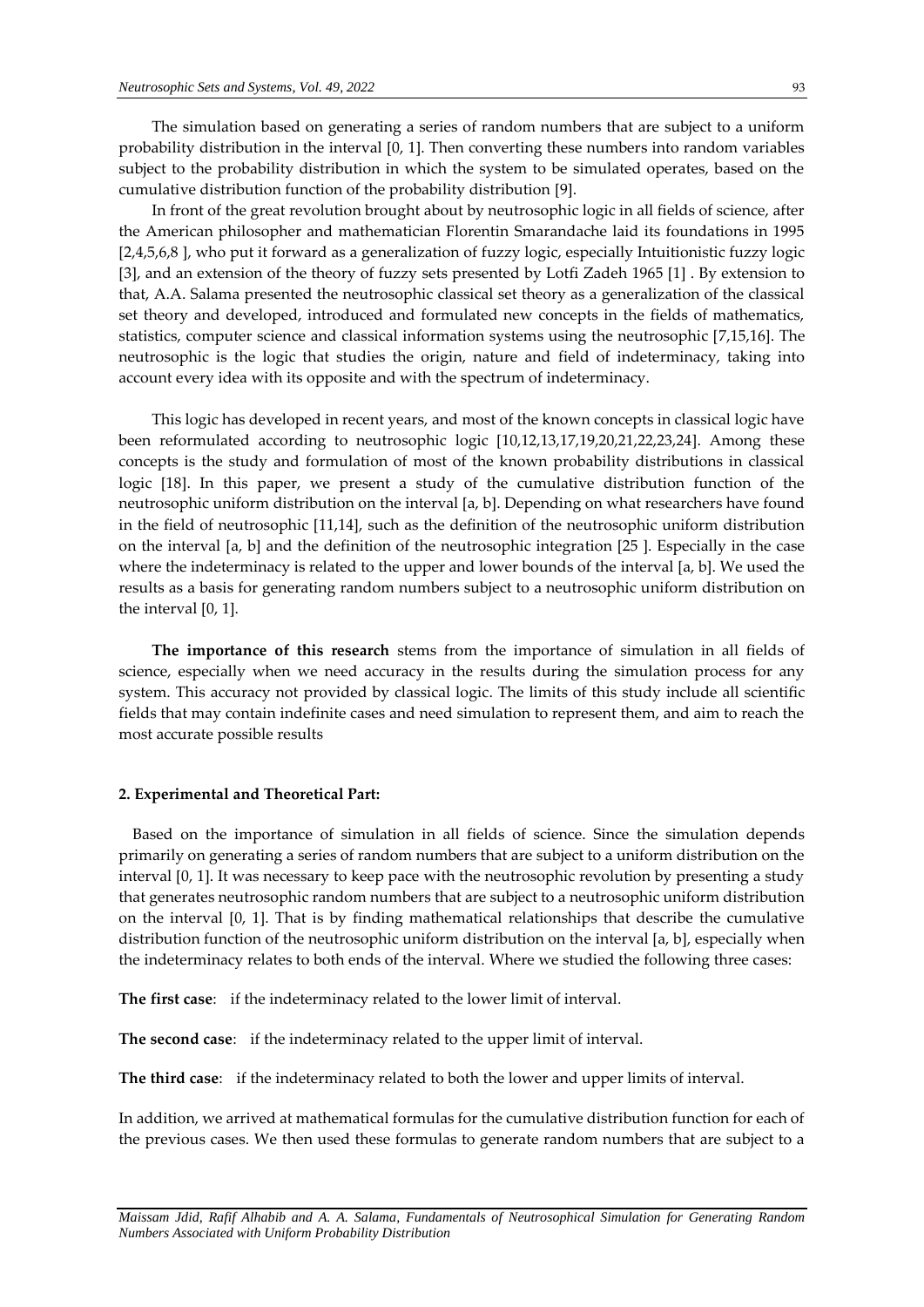neutrosophic uniform distribution. Which provides us with the most accurate results possible while performing the simulation process for any system.

#### **2.1. In classical logic**:

To generate the random numbers subject to a uniform distribution in the interval [0, 1] (according to the Monte–Carlo method), we assume R is the continuous random variable that is subject to the continuous uniform distribution defined on the interval [a, b], which is given by:

$$
f(x) = \frac{1}{b-a} \qquad ; \qquad a \le x \le b
$$

Then it would be:

$$
f(R) = \frac{1}{1 - 0} = 1 \qquad 0 \le R \le 1
$$

The distribution function is of the form:



Figure (1)

We take the cumulative distribution function for this distribution. We will call it F(R), then:

$$
P(R < R_0) = F(R_0) = \int_{0}^{R} f(R) dR = \int_{0}^{R_0} 1. dR = R_0
$$

That is, every random number  $R_0$  corresponds to a value of the distribution function equal to  $R_0$ .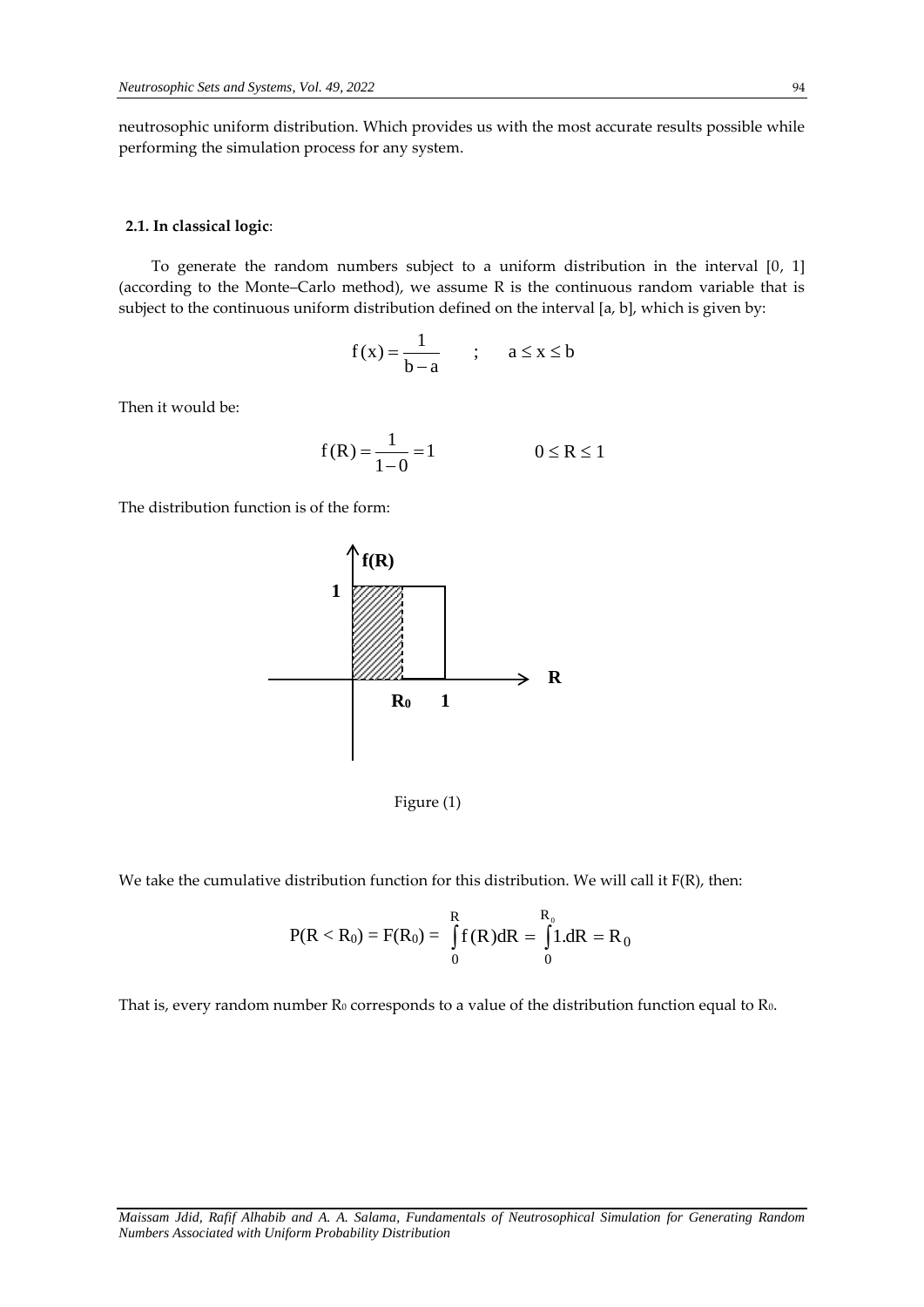

# **2.2. In Neutrosophic logic**:

The uniform distribution in neutrosophic logic takes the following form:

$$
f_N(x) = \frac{1}{b-a}
$$

Where b, a: one or both of them is not precisely defined, we find it in the form of set or interval, etc., we can consider all possible cases for b, a. While keeping the condition a < b.

Accordingly, we can write the interval [a, b] in one of the following forms **(\*)**:

- **1.**  $[a_1 + \varepsilon, b]$  **;**  $a = a_N = a_1 + \varepsilon$
- **2.**  $[a, b_1 + \varepsilon]$  **;**  $b = b_N = b_1 + \varepsilon$
- **3.**  $[a_1 + \varepsilon, b_1 + \varepsilon]$  ;  $a = a_N = a_1 + \varepsilon$  &  $b = b_N = b_1 + \varepsilon$
- Where  $\varepsilon \in [0, n]$  , with  $a < n < b$ .

In order to define the cumulative distribution function of the neutrosophic uniform distribution on the interval [a, b], it is necessary to define the neutrosophic integral.

We define the neutrosophic integral in the case of indeterminacy related to the lower limit of interval as follows:

Suppose we want to integrate the function  $f: X \rightarrow R$  on the interval [a, b] of X, but we are not sure of the lower limit  $a$ , since  $a$  has a finite part  $(a_1)$  and an indefinite part  $(\varepsilon)$ , i.e.:

 $a = a_N = a_1 + \varepsilon$  ;  $\varepsilon \in [0, n]$  ;  $a < n < b$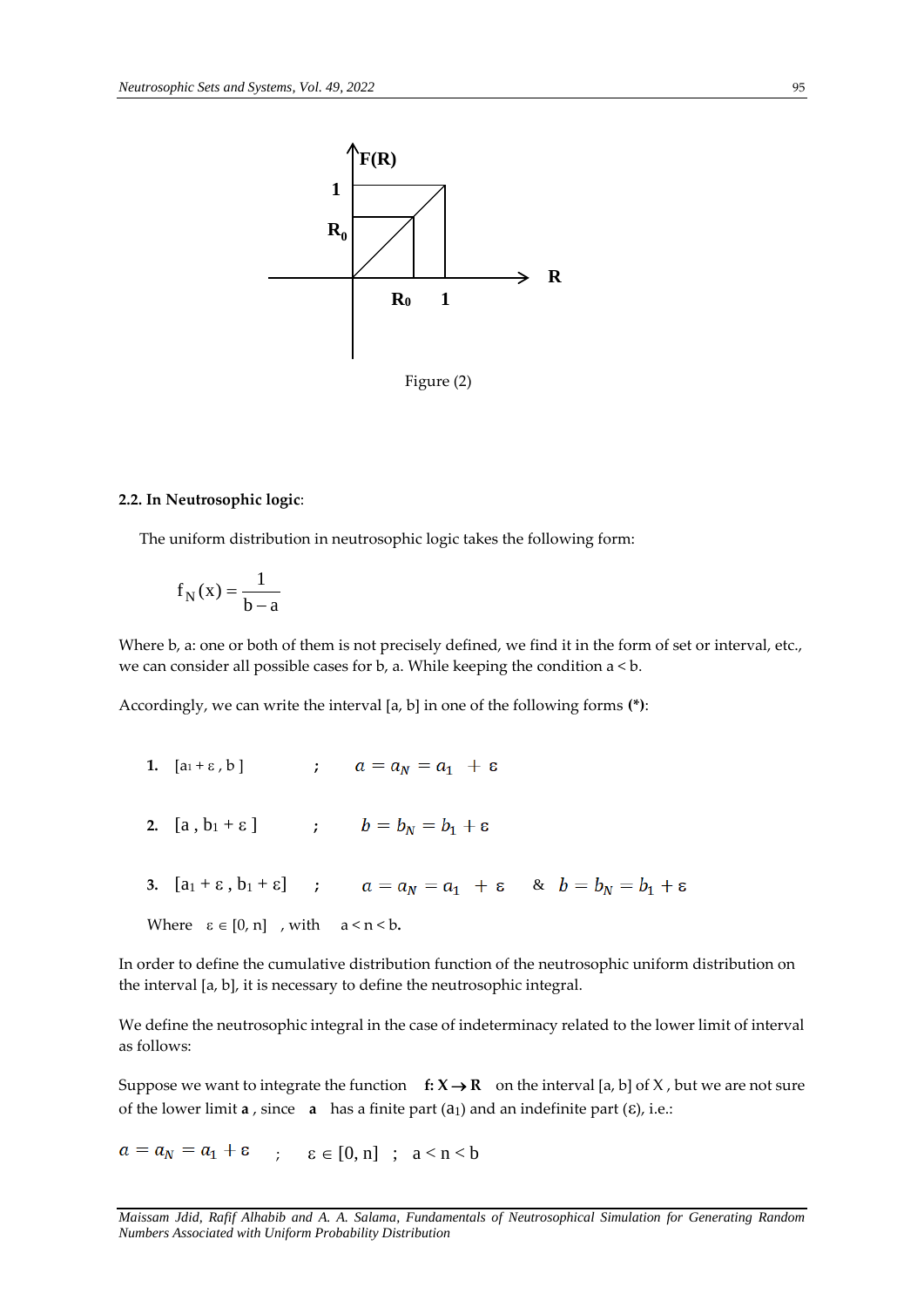Then we write the integral of  $f(x)$  on the interval [a, b], as follows:

$$
\int_{a}^{b} f(x)dv = \int_{a}^{b} f(x)dx - i_1
$$
\nWhere:

\n
$$
i_1 \in \left[0, \int_{a_1}^{a_1 + n} f(x)dx\right]
$$
\nIn another way:

\n
$$
\int_{a}^{b} f(x)dv = \int_{a_1 + n}^{b} f(x)dx + i_2
$$
\nWhere:

\n
$$
i_2 \in \left[0, \int_{a_1}^{a_1 + n} f(x)dx\right]
$$

# **2.3. Neutrosophical cumulative distribution function with states (\*):**

# **First case:**

The indeterminate is in the lower limit of the interval  $a = a_1 + \varepsilon$ ;  $\varepsilon \in [0, n]$ ;  $a < n < b$ The interval becomes  $[a_1 + \varepsilon, b]$ , and we have:

$$
a = a_N = a_1 + \varepsilon = a_1 + [0, n] = [a_1, \quad a_1 + n]
$$

The cumulative distribution function for a classical uniform distribution given as:

$$
P(X < x_s) = F(x_s) = \int_{a}^{x_s} f(x) dx
$$

The Cumulative distribution function for a neutrosophic uniform distribution:

$$
NP(X < x_s) = NF(x_s) = \int_{a}^{x_s} f(x)dv = \int_{a_1}^{x_s} f(x)dx - i
$$

Where:  $\mathsf{I}$  $\overline{ }$ L  $\overline{ }$  $\in$  0,  $\int$  $a_1 + n$ *a*  $i \in \left[0, \int_{0}^{a_1+n} f(x) dx\right]$ 1  $0, \quad \int f(x)$ 

In the case of a neutrosophic uniform distribution, we get:

 $\overline{\phantom{a}}$  $\cdot$   $\mid$  $\rfloor$ 

 $\overline{\phantom{a}}$ 

$$
NF(x_s) = \int_{a_1}^{x_s} \frac{1}{b-a} dx - i = \frac{x_s - a_1}{b-a} - i
$$

*Maissam Jdid, Rafif Alhabib and A. A. Salama, Fundamentals of Neutrosophical Simulation for Generating Random Numbers Associated with Uniform Probability Distribution*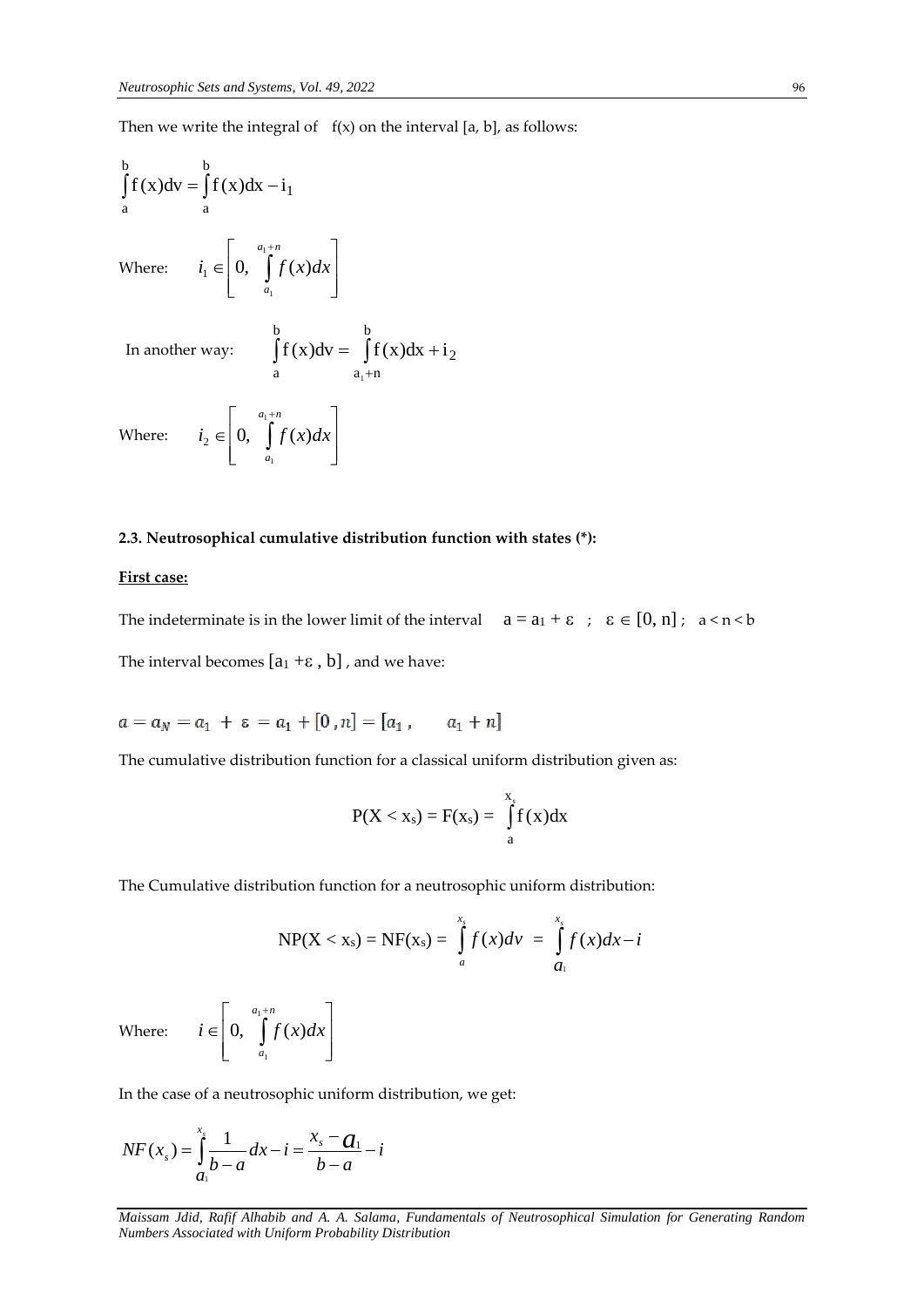We define the interval for **i** , let's calculate the integral:

$$
\int_{a_1}^{a_1+n} \frac{1}{b-a} dx = \frac{1}{b-a} \left[ x \right]_{a_1}^{a_1+n} = \frac{a_1+n-a_1}{b-a} = \frac{n}{b-a}
$$

This means that the indeterminate **i** belongs to the interval:

$$
i \in \left[0, \frac{n}{b-a_N}\right]
$$

### **Second case:**

The indeterminate is in the upper limit of the interval  $b = b_1 + \varepsilon$ ;  $\varepsilon \in [0, n]$ ;  $a < n < b$ The interval becomes  $[a, b_1 + \varepsilon]$ , and we have:

 $b = b_N = b_1 + \varepsilon = b_1 + [0, n] = [b_1, b_1 + n]$ 

The cumulative distribution function for a classical uniform distribution given as:

$$
P(X < x_s) = F(x_s) = \int_{a}^{x_s} f(x) dx
$$

The Cumulative distribution function for a neutrosophic uniform distribution:

$$
NP(X < x_s) = NF(x_s) = \int_{a}^{x_s} f(x) \, dv
$$
\n
$$
NF(x_s) = \int_{a}^{x_s} \frac{1}{b-a} \, dx = \frac{x_s - a}{b_s - a}
$$

# **Third case:**

The Indeterminacy exists in the lower and upper limit of the interval

$$
= [a_N, b_N] [a_1 + \varepsilon, b_1 + \varepsilon] \quad ; \quad \varepsilon \in [0, n]; \quad a < n < b \quad . \quad \text{i.e.}
$$

 $a_N = a_1 + \varepsilon = a_1 + [0, n] = [a_1, a_1 + n]$ 

$$
b_N = b_1 + \varepsilon = b_1 + [0 \,, n] = [b_1 \,, \, b_1 + n]
$$

So we write: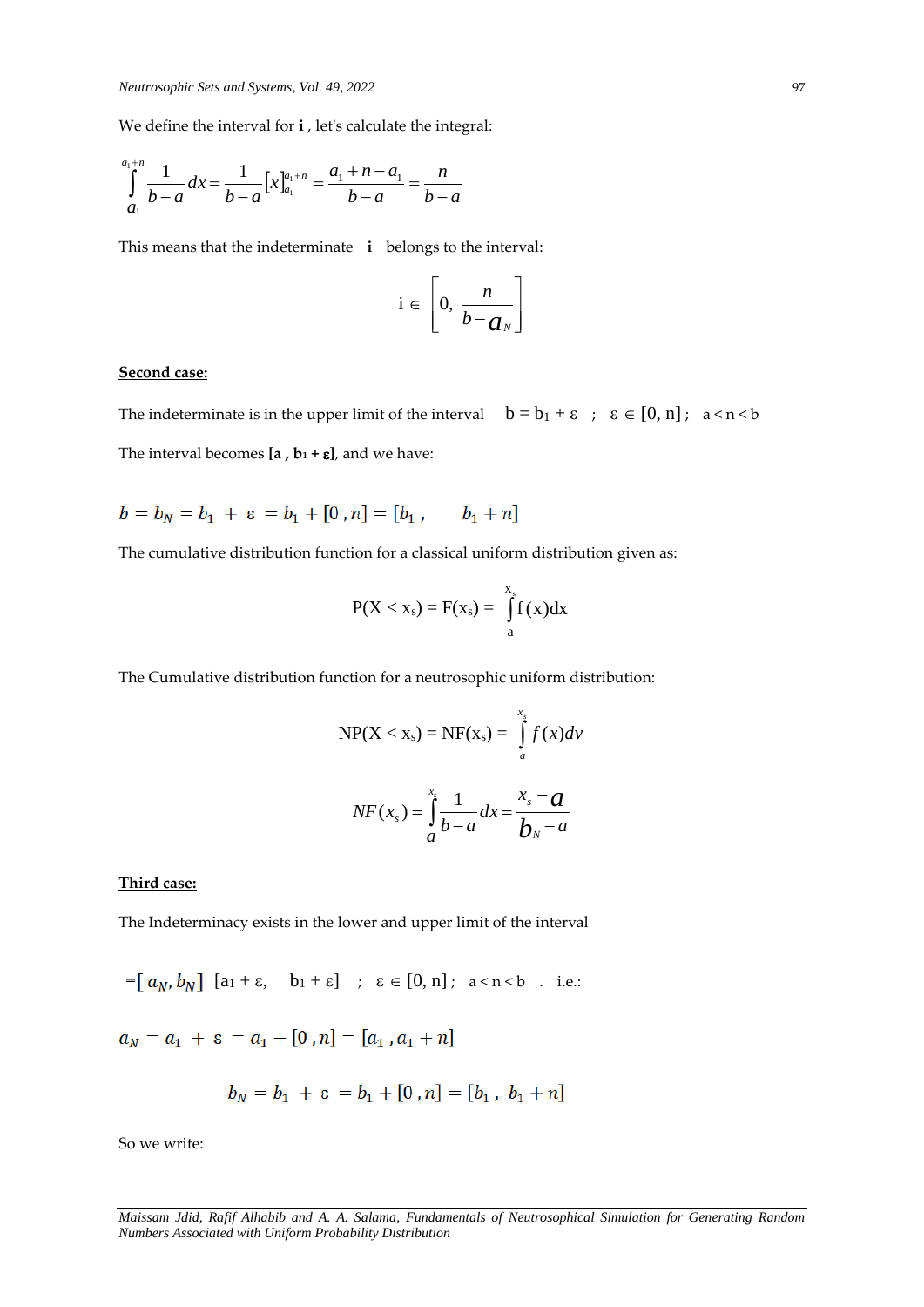$$
NP(X < x_s) = NF(x_s) = \int_{a}^{x_s} f(x)dv = \int_{a_1}^{x_s} f(x)dx - i
$$

Where**:**   $\mathsf{I}$  $\mathbf{r}$ L  $\mathbf{r}$  $\in$  0,  $\int$  $a_1 + n$ *a*  $i \in \left[0, \int_{0}^{u_1+n} f(x) dx\right]$ 1  $0, \quad \int f(x)$ 

In addition, it will be:

$$
NF(x_s) = \int_{a_1}^{x_s} \frac{1}{b-a} dx - i = \frac{x_s - a_1}{b-a} - i
$$
  
Where:  $i \in \left[0, \frac{n}{b_N - a_N}\right]$ 

 $\overline{\phantom{a}}$  $\cdot$  $\overline{\phantom{a}}$ 

 $\overline{\phantom{a}}$ 

# **3. Results and Discussion**

# **Generation of neutrosophic random numbers that are subject to a uniform distribution in the interval [0, 1]:**

Based on what we have put forward, we get the following forms of the interval [0,1] with cases of the Indeterminacy:

- 1.  $[0 + \varepsilon, 1]$
- 2.  $[0, 1 + \varepsilon]$
- 3.  $[0 + \varepsilon, 1 + \varepsilon]$

Where:  $\epsilon \in [0, n]$  ;  $0 \le n \le 1$ .

#### **First case:**

$$
NP(R < R_0) = NF(R_0) = \frac{R_0 - \varepsilon}{1 - \varepsilon} \quad ; \varepsilon \in [0, n]
$$
  
\n
$$
\Rightarrow NP(R < R_0) = NF(R_0) = \frac{R_0 - \varepsilon}{1 - \varepsilon} = \frac{[R_0, R_0 - n]}{[1, 1 - n]} = [R_0, \frac{R_0 - n}{1 - n}]
$$

# **Second case:**

$$
NP(R < R_0) = NF(R_0) = \frac{R_0}{1+\varepsilon} \quad ; \varepsilon \in [0, n]
$$

$$
\Rightarrow NP(R < R_0) = NF(R_0) = \frac{R_0}{1+\varepsilon} = \frac{R_0}{[1, n+1]} = [R_0, \frac{R_0}{n+1}]
$$

*Maissam Jdid, Rafif Alhabib and A. A. Salama, Fundamentals of Neutrosophical Simulation for Generating Random Numbers Associated with Uniform Probability Distribution*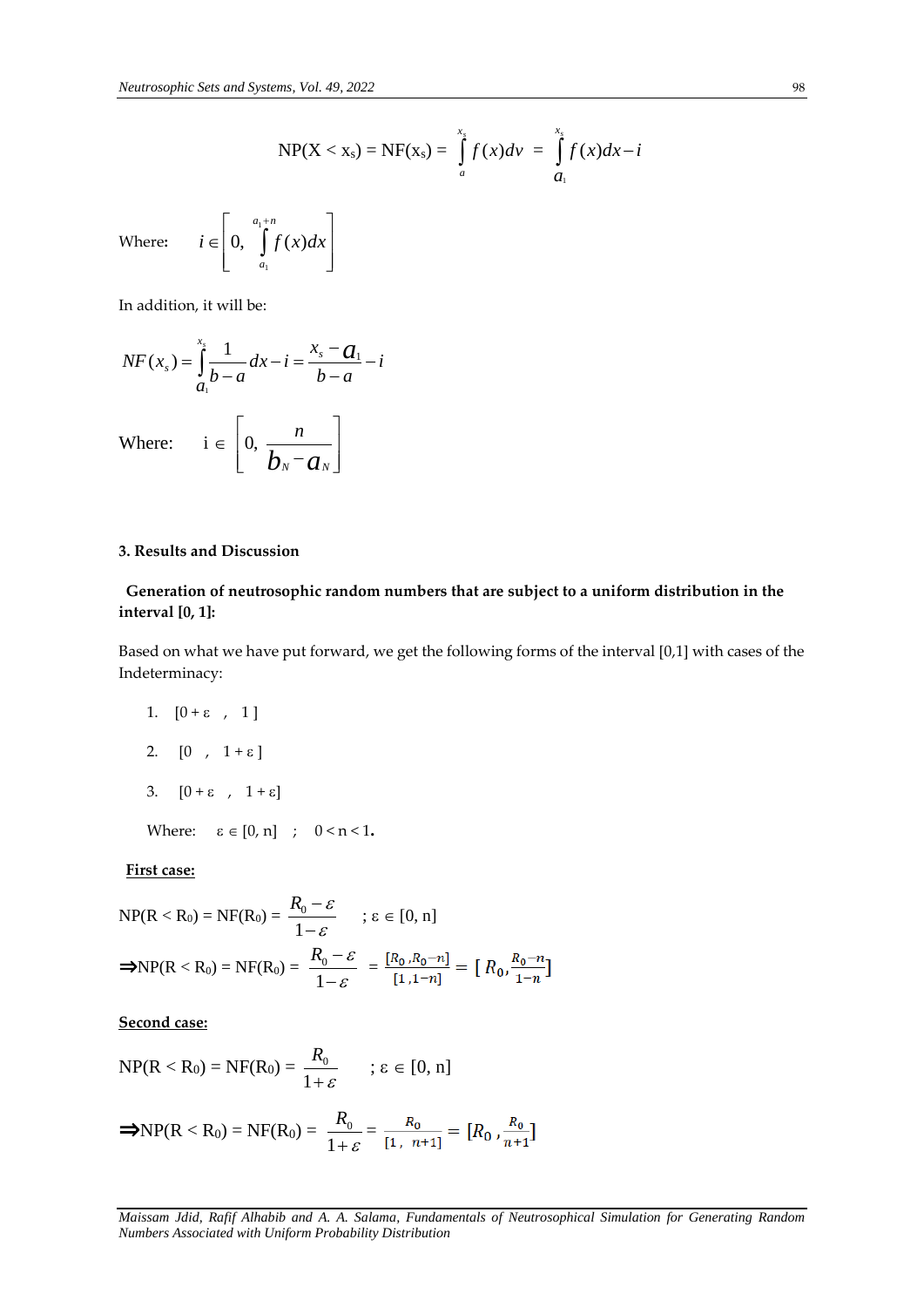#### **Third case:**

 $NP(R < R_0) = NF(R_0) = R_0 - \varepsilon$  ;  $\varepsilon \in [0, n]$ 

$$
\Rightarrow NP(R < R_0) = NF(R_0) = R_0 - \epsilon = [R_0, R_0 - n]
$$

From the above we conclude that each random number  $R_0$  corresponds to an interval of the cumulative distribution function related to R0.

#### **4. Application example:**

 $\overline{a}$ 

Using "mean of the square" method (for von Neumann), we generate the random numbers  $R_0$ ,  $R_1$ ,  $R_2$ , R3, R4.

Method explanation: We choose a fractional random number R<sub>0</sub>. Consisting of four places (called the seed) and does not contain zero. Then we square that number (R0). Choose the middle four digits of the fractional part then put a new fraction and consider it the random number R<sub>1</sub>. And so on... until we get the required random numbers. i.e. we apply the rule:

$$
R_{i+1} = Mid \left[R_i^2\right] i = 0, 1, 2, ...
$$

We denote by "Mid" the middle four ranks of  $\boldsymbol{\mathrm{R}}_{{\rm i}}^{\,2}$  .

For example, we choose,  $R_0 = 0.1276$  then:

$$
R_1
$$
 = Mid  $\left[ R_0^2 \right]$  = Mid [0.01628176] = 0.6281

$$
R_2 = 0.4509
$$
,  $R_3 = 0.3310$ ,  $R_4 = 0.0951$ 

We use these numbers to generate neutrosophic random numbers that follow a uniform distribution in the interval [0, 1], according to the three cases.

**First case**: In this case, each random number R<sub>0</sub> corresponds to  $\frac{-6}{1-\varepsilon}$ ε  $\overline{a}$  $\overline{a}$ 1  $R<sub>0</sub>$ 

We found that:

$$
R_0 \to \!\!\frac{R_0\!-\!\epsilon}{1\!-\!\epsilon} \qquad \, ;\, \epsilon \in [0,n]
$$

We take, for example:  $[0, n] = [0, 0.03]$ 

$$
R_0 \rightarrow \frac{0.1276 - [0, 0.03]}{1 - [0, 0.03]} = \frac{[0.12760.1276 - 0.03]}{[0.97,1]} = \frac{[0.0976, 0.1276]}{[0.971]} = [0.1006, 0.1276]
$$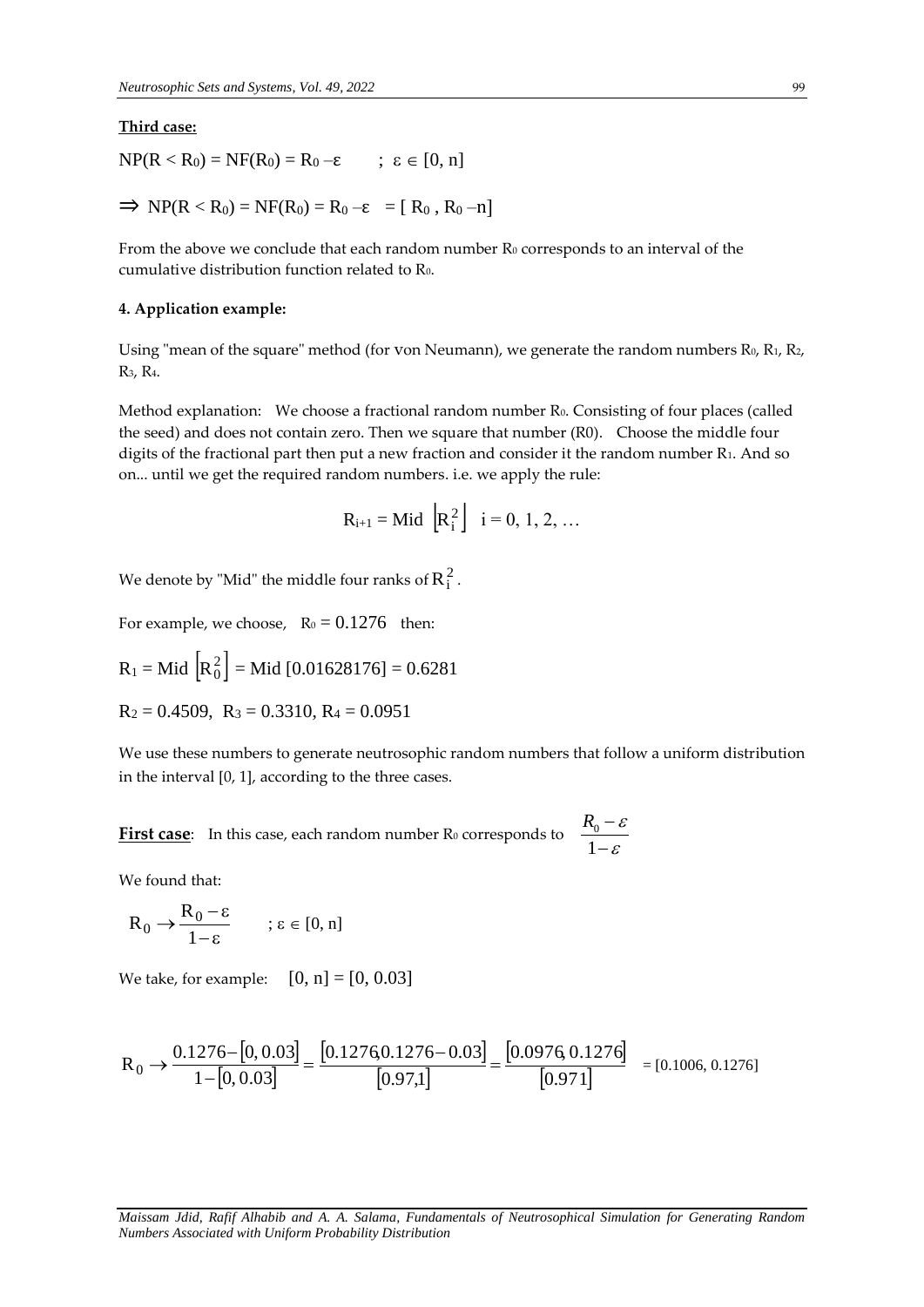$$
R_1 \rightarrow \frac{R_1 - \varepsilon}{1 - \varepsilon} = \frac{0.6281 - [0, 0.03]}{[1, 1 - 0.03]} = \frac{[0.5981, 0.6281]}{[0.97, 1]} = [0.6281, 0.6169]
$$

$$
R_1 \rightarrow \frac{R_1 - \varepsilon}{1 - \varepsilon} = \frac{0.6281 - [0, 0.03]}{[1, 1 - 0.03]} = \frac{[0.5981, 0.6281]}{[0.97, 1]} = [0.6281, 0.6169]
$$
  
\n
$$
R_2 \rightarrow \frac{R_2 - \varepsilon}{1 - \varepsilon} = \frac{0.4509 - [0, 0.03]}{[1, 1 - 0.03]} = \frac{[0.4209, 0.4509]}{[0.97, 1]} = [0.4339, 0.4509]
$$
  
\n
$$
R_3 \rightarrow \frac{R_3 - \varepsilon}{1 - \varepsilon} = \frac{0.3310 - [0, 0.03]}{[0.97, 1]} = \frac{[0.301, 0.3310]}{[0.97, 1]} = [0.3103, 0.3310]
$$
  
\n
$$
R_4 \rightarrow \frac{R_4 - \varepsilon}{1 - \varepsilon} = \frac{0.0956 - [0, 0.03]}{[0.97, 1]} = \frac{[0.0656, 0.956]}{[0.97, 1]} = [0.0676, 0.956]
$$
  
\n**Second case:** In this case, each random number  $R_0$  corresponds to  $\frac{R_0}{1 + \varepsilon}$   
\nWhere  $\varepsilon = [0, 0.03]$ ,  $R_0 = 0.1276$   
\n
$$
R_0 \rightarrow \frac{0.1276}{1 + [0.0.03]} = \frac{0.1276}{[1, 1.03]} = [0.1238, 0.1276]
$$
  
\n
$$
R_1 \rightarrow \frac{0.6281}{[1, 1.03]} = [0.6098, 0.6281]
$$
  
\n
$$
R_2 \rightarrow \frac{0.4509}{[1, 1.03]} = [0.4377, 0.4509]
$$
  
\n
$$
R_3 \rightarrow \frac{0.0956}{[1, 1.03]} = [0.0928, 0.0956]
$$
  
\n

$$
R_3 \rightarrow \frac{R_3 - \varepsilon}{1 - \varepsilon} = \frac{0.3310 - [0, 0.03]}{[0.97, 1]} = \frac{[0.301, 0.3310]}{[0.97, 1]} = [0.3103, 0.3310]
$$

$$
R_4 \rightarrow \frac{R_4 - \epsilon}{1 - \epsilon} = \frac{0.0956 - [0, 0.03]}{[0.97, 1]} = \frac{[0.0656, 0.956]}{[0.97, 1]} = [0.0676, 0.956]
$$

**Second case**: In this case, each random number  $\text{R}_0$  corresponds to  $\frac{1-\sigma}{1+\epsilon}$  $R_0$ 

Where 
$$
\varepsilon = [0, 0.03]
$$
,  $R_0 = 0.1276$ 

$$
R_0 \rightarrow \frac{0.1276}{1 + [0,0.03]} = \frac{0.1276}{[1,1.03]} = [0.1238, 0.1276]
$$

$$
R_1 \rightarrow \frac{0.6281}{[1, 1.03]} = [0.6098, 0.6281]
$$

$$
R_2 \rightarrow \frac{0.4509}{[1, 1.03]} = [0.4377, 0.4509]
$$

$$
R_3 \rightarrow \frac{0.0956}{[1, 1.03]} = [0.0928, 0.0956]
$$

$$
R_4 \rightarrow \frac{0.0956}{[1, 1.03]} = [0.0928, 0.0956]
$$

**Third case:** In this case, each random number  $\text{R}_0$  corresponds to  $\text{R}_0$  -  $\varepsilon$ , where:

 $\varepsilon \in [0, n]$  ;  $0 < n < 1$ 

For  $\varepsilon = [0, 0.03]$  and  $R_0 = 0.1276$ , we have:

*Maissam Jdid, Rafif Alhabib and A. A. Salama, Fundamentals of Neutrosophical Simulation for Generating Random*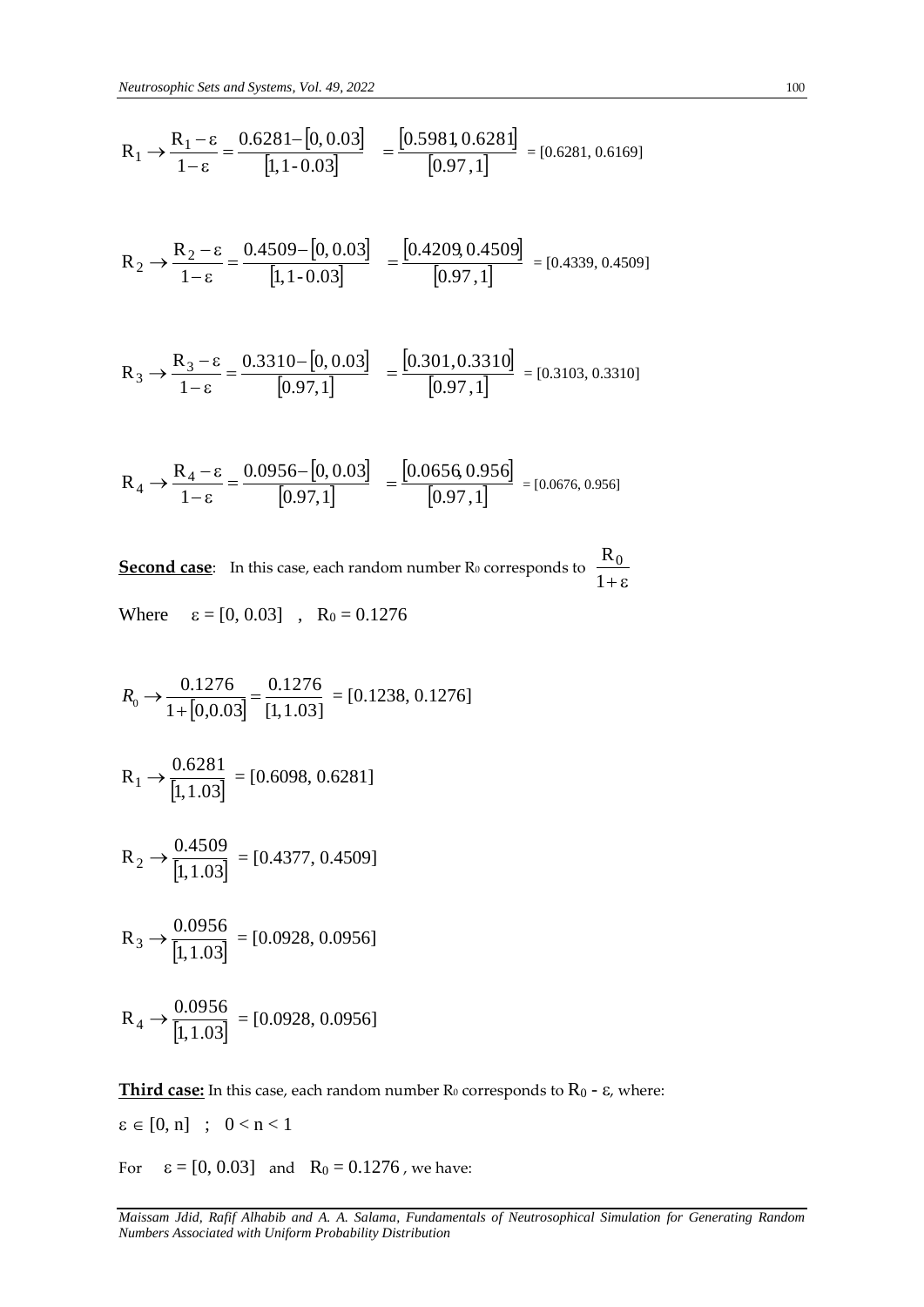$R_0 \rightarrow 0.1276 - [0, 0.03] = [0.0976, 0.1276]$  $R_1 \rightarrow 0.6281 - [0, 0.03] = [0.5981, 0.6281]$  $R_2 \rightarrow 0.4509 - [0, 0.03] = [0.4209, 0.4509]$  $R_3 \rightarrow 0.3310 - [0, 0.03] = [0.301, 0.3310]$  $R_4 \rightarrow 0.0956 - [0, 0.03] = [0.0656, 0.0956]$ 

## 5. **Conclusions**:

Through this paper, we found that when we use neutrosophic logic to generate random numbers, we get a series of numbers that are more accurate than the numbers we get when using classical logic. This is due to the margin of freedom offered by neutrosophic logic through the indeterminacy spectrum.

We are looking forward in the near future , to preparing a study in which we can generate the random numbers that are subject to non-uniform distributions, by converting the regular random numbers in the interval [0, 1] into random numbers that are subject to the appropriate probability distribution for the case under study.

**Funding**: "This research received no external funding".

## **References**

- 1. ZADEH .L. A. Fuzzy Sets. Inform. Control 8 (1965).
- 2. Smarandache, F. Introduction to Neutrosophic statistics, Sitech & Education Publishing, 2014.
- 3. Atanassov .k, Intuitionistic fuzzy sets. In V. Sgurev, ed., ITKRS Session, Sofia, June 1983, Central Sci. and Techn. Library, Bulg. Academy of Sciences, 1984.
- 4. Smarandache, F, Neutrosophy and Neutrosophic Logic, First International Conference on Neutrosophy , Neutrosophic Logic, Set, Probability, and Statistics University of New Mexico, Gallup, NM 87301, USA,2002.
- 5. Smarandache, F. A Unifying Field in Logics: Neutrosophic Logic. Neutrosophy, Neutrosophic Set, Neutrosophic Probability. American Research Press, Rehoboth, NM, 1999.
- 6. Smarandache, F, Neutrosophic set a generalization of the intuitionistic fuzzy sets. Inter. J. Pure Appl. Math., 24, 287 – 297, 2005.
- 7. Salama, A. A, Smarandache, F, and Kroumov, V, Neutrosophic crisp Sets & Neutrosophic crisp Topological Spaces. Sets and Systems, 2(1), 25-30, 2014.
- 8. Smarandache, F. & Pramanik, S. (Eds). (2016). New trends in neutrosophic theory and applications. Brussels: Pons Editions.
- 9. Alali. Ibrahim Muhammad, Operations Research. Tishreen University Publications, 2004. (Arabic version).
- 10. Alhabib.R, The Neutrosophic Time Series, the Study of Its Linear Model, and test Significance of Its Coefficients. Albaath University Journal, Vol.42, 2020. (Arabic version).
- 11. Alhabib.R, Ranna.M, Farah.H and Salama, A. A, Neutrosophic Exponential Distribution. Albaath University Journal, Vol.40, 2018. (Arabic version).